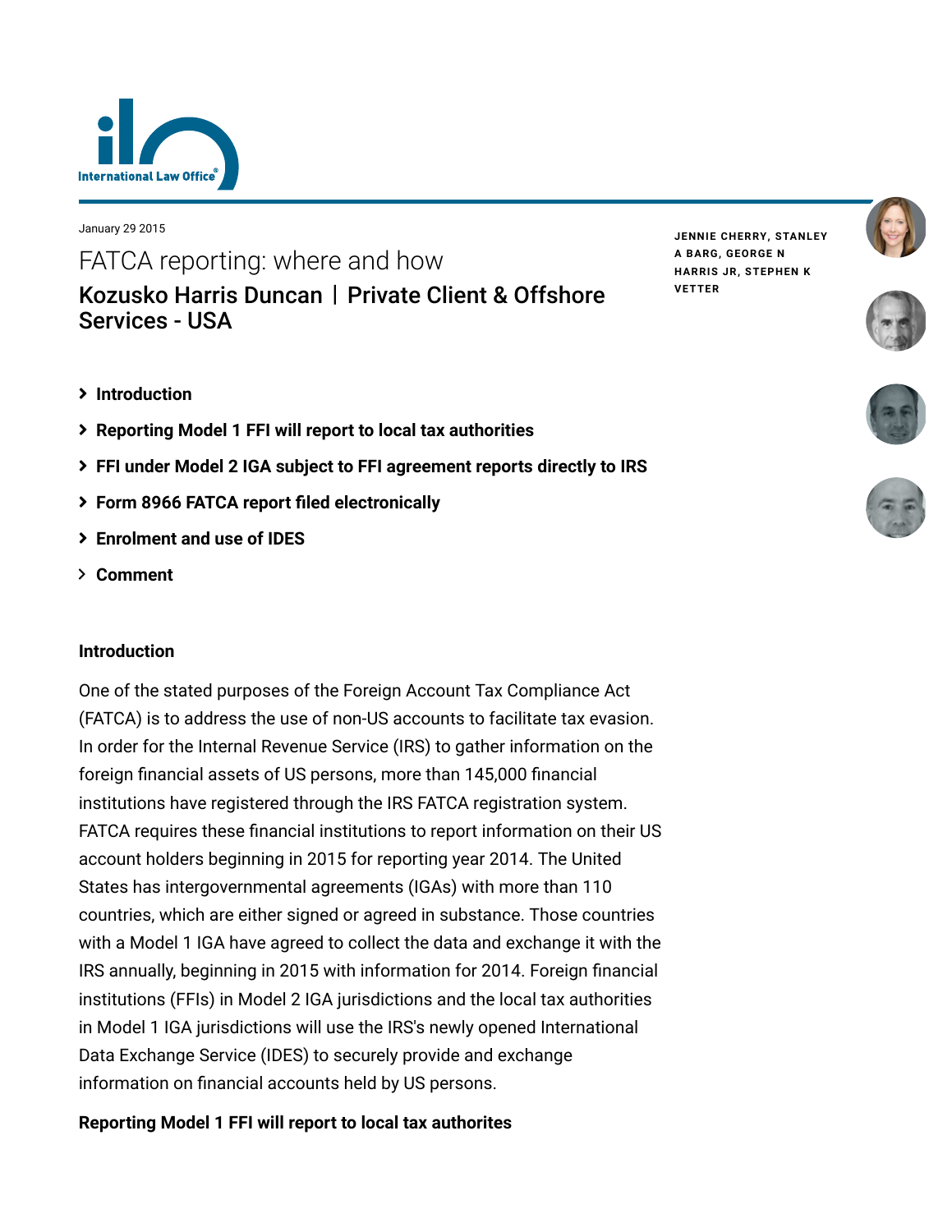Governments that have entered into a Model 1 IGA with the United States have agreed to obtain information with respect to all US reportable accounts from each of their reporting FFIs and to annually exchange this information with the United States. The way in which FFIs will submit the information to the local tax authority is being finalised by each jurisdiction, but it is anticipated that reports will be filed electronically and in a format that will accord with the published reporting schema issued by the IRS. In Guernsey, for example, the new online system has been named Information Gateway Online Reporting and is now live.

In addition to non-US banks and trust companies, reporting FFIs include investment entities within a family structure that have registered as FFIs with the IRS. For example, an investment holding company established in the British Virgin Islands (which has a Model 1 IGA) in which several non-US family trusts own shares, and which has registered and been issued a global intermediary identification number (GIIN), will provide information to the BVI tax authorities with regard to any US reportable accounts of the company. Provided that each non-US family trust owning shares in the BVI company is FATCA compliant, the BVI company itself will have no such accounts.

#### **Trustee-documented trusts**

Assuming that a non-US family trust has a reporting Model 1 IGA trust company as trustee, the trust can be deemed compliant for FATCA purposes as a trustee-documented trust. The trustee will report information on the trust's US reportable accounts, if any, to the local tax authorities. Guidance notes to the Model 1 IGAs have taken the approach that a trust is resident in the IGA jurisdiction for FATCA reporting purposes if its trustee is located in the IGA jurisdiction. For example, pursuant to the Cayman guidance notes, for the purpose of the Cayman IGA a trust is resident in the Cayman Islands if it has a trustee that is a trust corporation which is incorporated, registered or licensed in the Cayman Islands. Such a Cayman resident trust may be established under Cayman law or under the law of another jurisdiction.

The definition of 'trustee-documented trust' in Annex II of both the Model 1 IGA and the Model 2 IGA refers to a trust "established under the laws of" [the FATCA partner jurisdiction \(for further details please see "FATCA:](http://www.internationallawoffice.com/newsletters/Detail.aspx?g=c53ac75c-016f-4f15-a9c4-ac99a207d615) trustee-documented trusts are not sponsored entities"). This wording has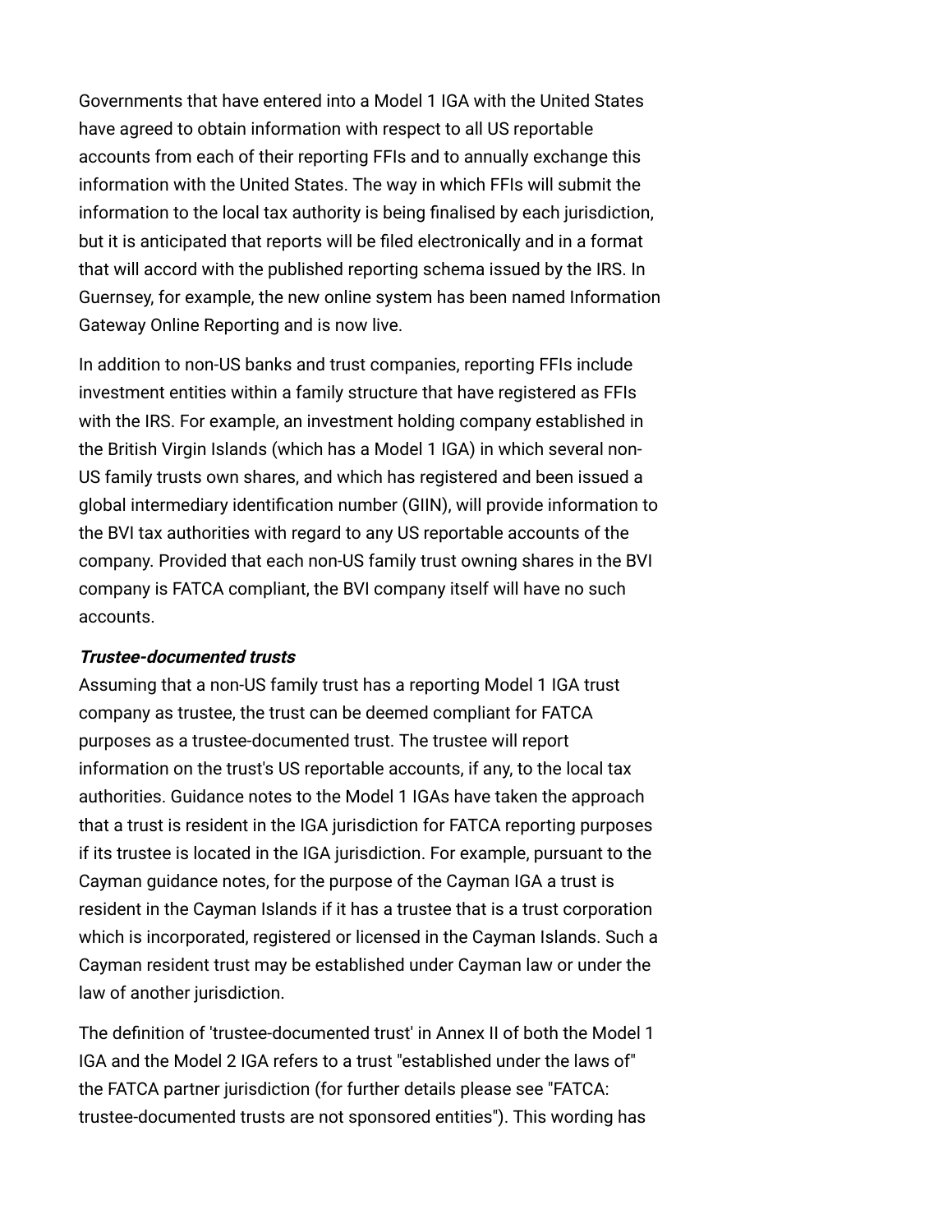caused some confusion for family advisers, since it is not unusual for a trust to be established under the law of one jurisdiction and to have as a trustee a trust company established in a second jurisdiction, or for the original trustee of a trust to have resigned and been replaced with a trust company in another jurisdiction. The Annex II definition appears to contemplate these possibilities since a trust "established in the partner jurisdiction" must have as a trustee a reporting US financial institution, a reporting Model 1 FFI or a participating FFI (which includes a Model 2 FFI). However, according to their IGA guidance notes, the local tax authorities are not looking to collect data from non-resident trust companies, even though the trusts themselves were established under local trust law. A reasonable interpretation of the IGAs is that the trust company serving as trustee must report any US accounts of a trust established in an IGA jurisdiction to the local tax authorities in the jurisdiction where the trust company is located in the case of a Model 1 FFI trust company, and to the IRS in the case of a Model 2 FFI trust company. This approach would clearly appear to be a good-faith effort to comply with the requirements of the IGA.

#### **Timetables and nil reports**

A family's advisers must look to the IGA of the jurisdiction where the family's trust companies are located to determine the local reporting obligations and timetable (for further details please see "FATCA update: [planning for compliance within structures for international families"\). Fo](http://www.internationallawoffice.com/newsletters/Detail.aspx?g=5cd7e0f8-e0ce-4f3e-b83f-248ec2013e22)r example, under the Cayman IGA guidance notes the reporting deadline is May 31 2015 for reporting year 2014. The Guernsey timetable shows a June 30 2015 reporting date and requires Guernsey FFIs with no reportable accounts to make a nil return via a 'tick box' using Information Gateway Online Reporting. Similarly, Cayman FFIs with no reportable accounts are required to make a report to that effect to the Cayman tax authorities. Conversely, according to the BVI draft guidance notes, returns will not be required by BVI FFIs if there are no reportable accounts.

#### <span id="page-2-0"></span>**FFI under Model 2 IGA subject to FFI agreement reports directly to IRS**

As mentioned above, where the trust company is located in an IGA jurisdiction and the non-US family trust was established under the law of an IGA jurisdiction (whether the same or a different jurisdiction), the trust can have a FATCA status of trustee-documented trust. When the trustee is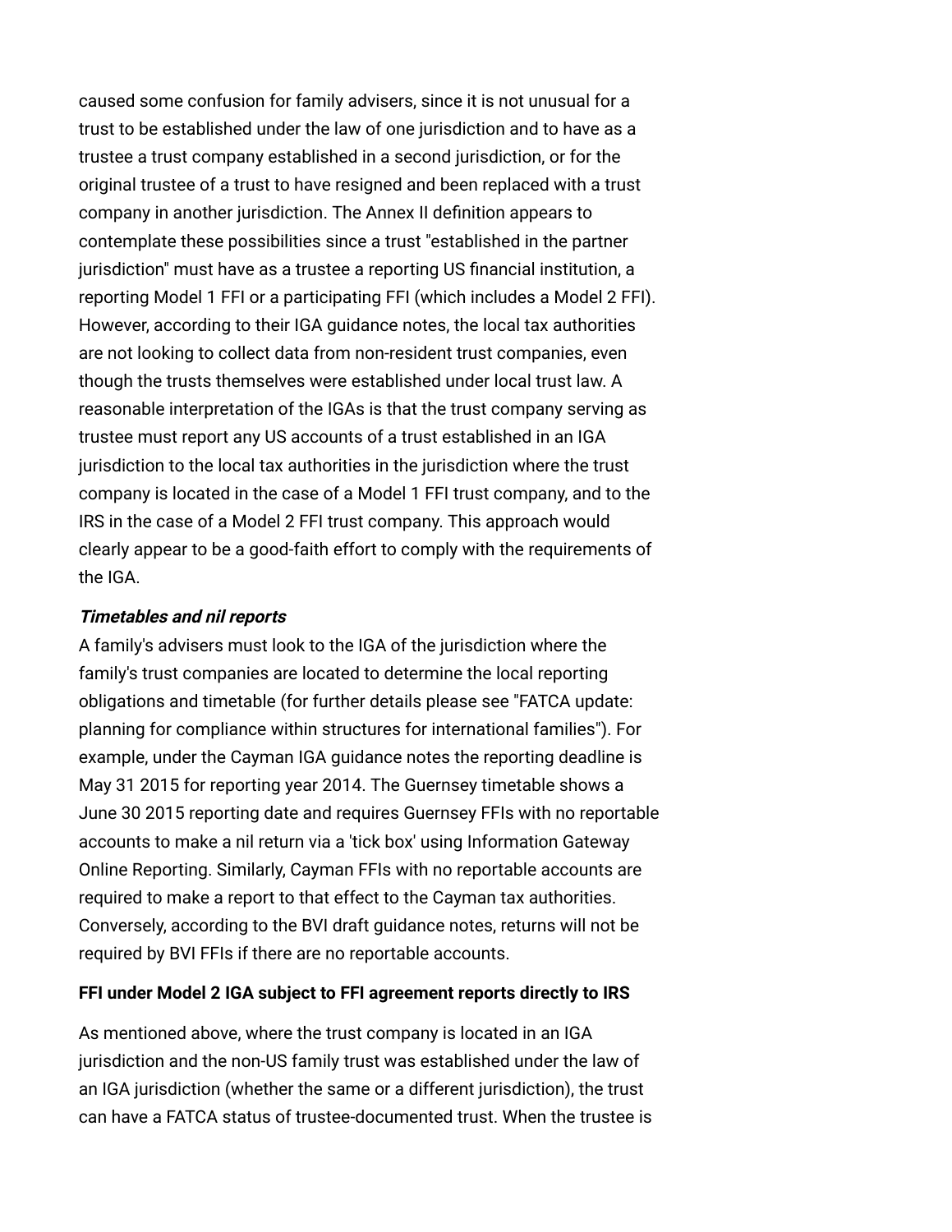a reporting Model 1 IGA FFI, the trustee will report on any US reportable accounts of the trust to the local tax authorities. On the other hand, a reporting Model 2 IGA FFI will report directly to the IRS.

For example, take the case of a trust established under the law of Guernsey, which has a Model 1 IGA, with a Swiss reporting FFI as its trustee. The Swiss Model 2 IGA contains no reference to a trusteedocumented trust because Switzerland has no domestic trust law. However, the Swiss trust company, which is registered with the IRS pursuant to the Swiss IGA, must abide by the terms of the IRS-issued FFI agreement, which specifically says that a participating FFI that is the trustee of a trustee-documented trust (as defined in an applicable Model 1 or Model 2 IGA) must report each US account maintained by the trust "as if" the participating FFI maintained the account. Therefore, the trust in this example is defined in the Guernsey Model 1 IGA and its Swiss trust company will report US accounts, if any, directly to the IRS as per its Swiss Model 2 IGA and the FFI agreement.

Similarly, a trust established under Bahamas law that migrates to Bermuda pursuant to a change of trustee should be able to qualify as a trusteedocumented trust, provided that its new trustee is a reporting Bermuda FFI. The Bermuda trust company will file a FATCA report with the IRS, if the trust has US reportable accounts, and not with the Bahamas tax authorities. (For [a discussion of private trust companies please see "FATCA: practical](http://www.internationallawoffice.com/newsletters/Detail.aspx?g=4e9e7b05-92f5-4bc6-965f-522839311e3c) compliance for non-US private trust companies and their trusts").

#### <span id="page-3-0"></span>**Form 8966 FATCA report filed electronically**

Reporting Model 2 FFIs and FFIs that have registered with the IRS but are not in an IGA jurisdiction must file Form 8966 for calendar year 2014 on or before March 31 2015. The report is to be filed directly with the IRS using IDES. The instructions to Form 8966 state that, with respect to calendar year 2014 only, an automatic 90-day extension of time to file Form 8966 will be provided to all filers, without the need to file any form or take any action. This appears to effectively extend the due date to June 31 2015. For years after 2014, an automatic 90-day extension must be formally requested.

#### <span id="page-3-1"></span>**Enrolment and use of IDES**